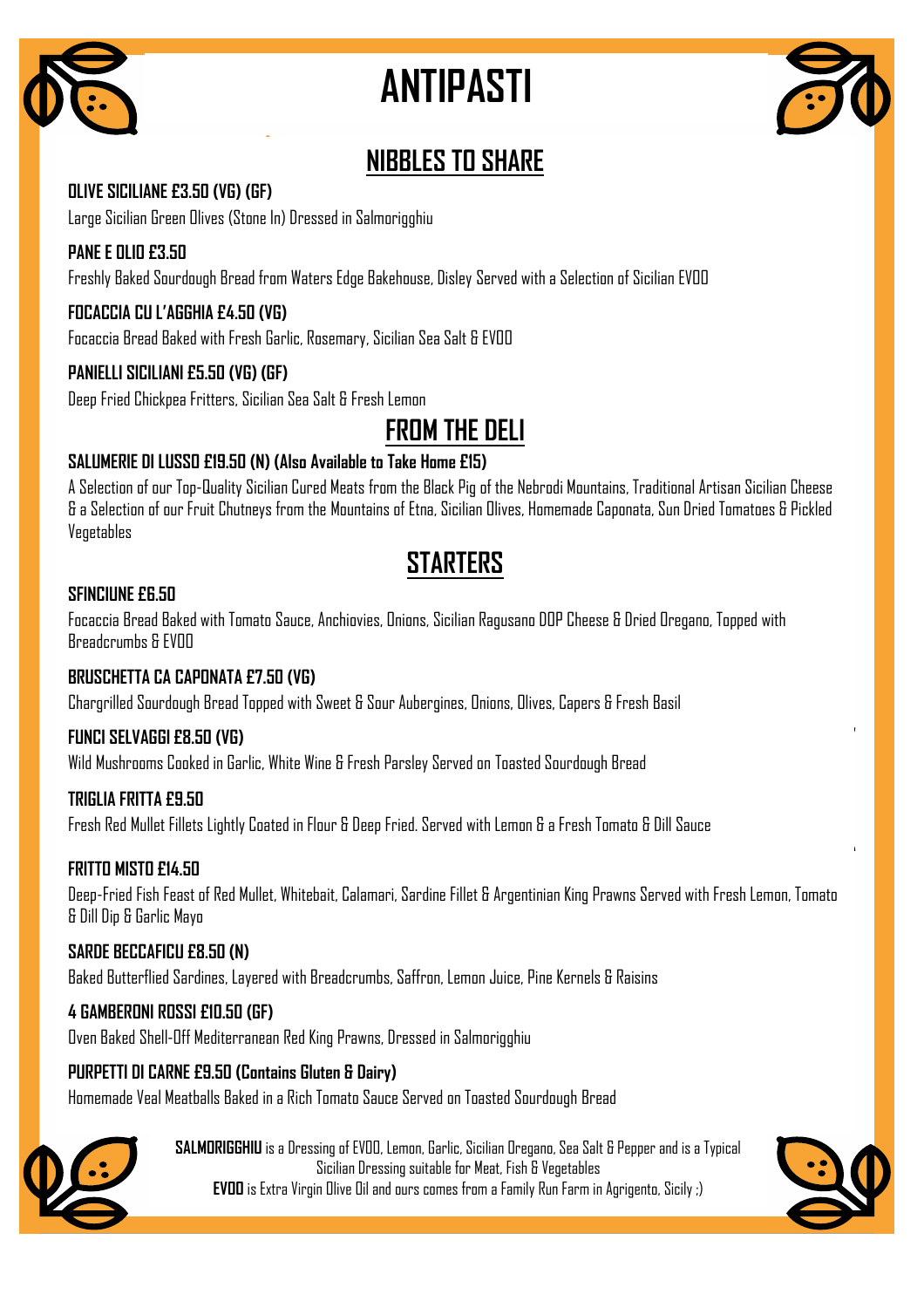

# **PASTA FATTA IN CASA**



**Our Homemade Pasta is made with Advanced Stone Milled Premium Sicilian Biological Durum Wheat Semolina Flour. Our Homemade Gluten Free Pasta Is Made with Italian Carob Flour** 

**Please See our Vegan Menu for More Options**

## **BUCATINI CA TRIGLIA (N) (DF) £17.50**

Long Thick Pasta Straws in a Very Fragrant Sauce of Fresh Red Mullet, Onions, Sicilian Wild Fennel, Saffron, Raisins & Pine Nuts. Topped with Toasted Breadcrumbs & Fresh Dill

A Modern & More Delicate Version of the Ancient Dish 'Pasta con le Sarde' Influenced by the Arabs. Traditionally made with Fresh Sardines

## **BUCATINI PESTO £16.50** (Can Be Made Dairy Free)

Long Thick Pasta Straws in a Pesto of Fresh Basil Leaves & Sicilian EVOO with Shredded Courgettes & Topped with Fresh Rocket Leaves & Sicilian Pecorino Cheese Shavings

## **MARGHERITE CA SASIZZA E PUMMARUORU £16.50**

Long Flat & Frilly Pasta with a Slow Cooked Sicilian Pork & Fennel Sausage Ragu Cooked in a Rich Tomato Sauce with Marsala & Peas

## **MARGHERITE AL RAGÙ DI CINGHIALE £18.50**

Long Flat & Frilly Pasta Served with a Rich & Meaty Fresh Sicilian Tomato & Slow Cooked Wild Boar Ragu

## **CASARECCE PISTACCHIOSA (N) £16.50**

Short Pasta Twists Tossed with Sauteed Guanciale, Local Free Range Egg Yolk, Saffron & Sicilian Pistachio Topped with Fresh Dill

## **CASARECCE ALLA NORMA (V) £17.50**

Short Pasta Twists in a Rich Tomato Sauce with Fried Aubergines Topped with Fresh Mint & Lots of Salted Ricotta

## **CASARECCE SPADA £18.50**

Pasta Twists in a Fresh Tomato Sauce with Pieces of Fresh Swordfish, Aubergine, Spring Onions, Flaked Almonds, Fresh Mint & a Little Fresh Chilli

## **COZZE E FASOLA £17.50**

Small Shell Shaped Pasta in a Slow Cooked Red Bean & Fresh Mussel Stew, Cooked with Guanciale (Cured Pork Cheek) Nduja (Soft Salame & Chilli Paste) Topped with Sicilian Pecorino Cheese & Fresh Parsley

## **PETRA FLOUR 'EVOLUTIVA' A SYMBOL OF DIVERSITY**

Born from the meeting between the farmers of the Simenza - Campagnia Siciliana Sementi Contadine Assosiation (Sicilian Company of Farming Seeds) and the Qualia's, a Family of Millers.

Having Established an Alliance with the Climate of their Land to Bring Back Wheat Landraces & Ancient Grains to Contemporary Cuisine. Using the best Technology for Clean Wheat Selection & Flour Calibration. Petra Flour is Traced from Seed to Bag, and it Contains Taste & Nutrients of Extraordinary Variety. It's a Flour that Makes us think of the Land & those who Cultivate it as the most Important Stage of the Connection between our Wellbeing & What We Eat. The Thread Linking the Wheat Seed to our Tables runs along a Shared way of Thinking. Reconnecting Local Farming Culture, Respect for the Environment & the Search for Healthy Nutrition in the



Procession of Current Current Current Current Current Current Current Current Current Current Current Current Current Current Current Current Current Current Current Current Current Current Current Current Current Current Traditional Dishes of Sicilian Cuisine...

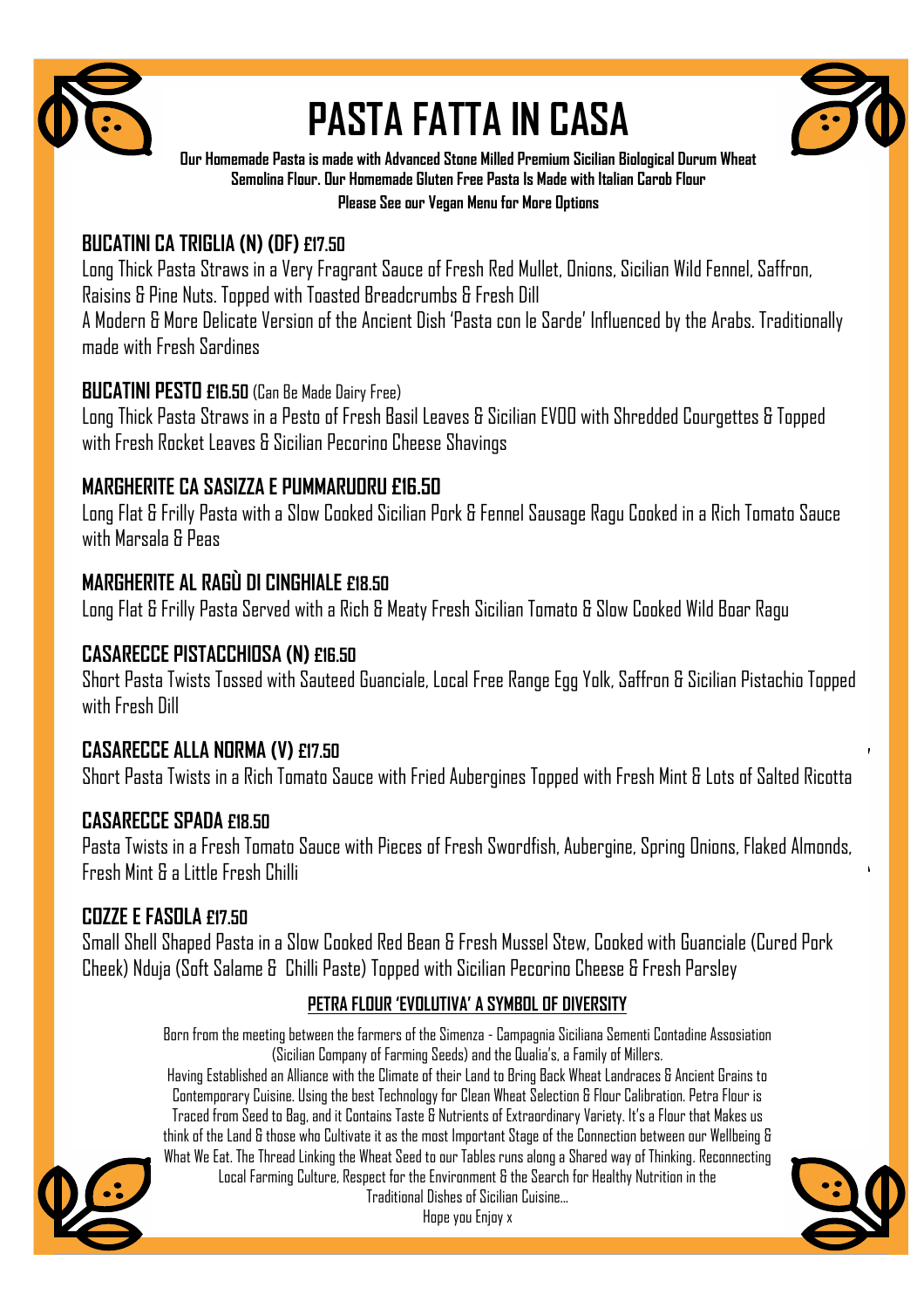

# **PIZZA AL TAGLIO**



**14"X7" Hand Streched Pizza Slab Made with Italian Biological Flour, Water, Salt & EVOO Sorry No Chicken or Pineapple Allowed on our Pizza as Per Italian Tradition GLUTEN FREE BASES ALSO AVAILABLE ON REQUEST**

**MARGARITA (V) £9.50** Rich Tomato Sauce, Fior Di Latte, Sicilian Dried Oregano & EVOO

**AFFUNCIATA £13.50** Rich Tomato Sauce, Fior di Latte, Wild Mushrooms, Topped with Freshly Sliced Parma Ham from Nebrodi & Fresh Rocket Leaves

**TUMAZZU (V) £13.50** Rich Tomato Sauce, Fior di Latte, Selection of Sicilian Cheese from the Deli & Sauteed White Onions Topped with Fresh Basil

**TRINACRIA (V) £13.50** Rich Tomato Sauce, Fior di Latte, Fried Aubergines, Cherry Tomatoes & Fresh Ricotta Topped with Fresh Basil

**RIGANATA £13.50** Rich Tomato Sauce, Anchiovies, Olives, Capers, Lots of Sicilian Dried Oregano & Cacio Cavallo Cheese

#### **MANCIUNE (N) £14.50**

Rich Tomato Sauce, Fior di Latte & a Selection of Freshly Sliced Cured Meats & Salame from The Deli Topped with Fresh Rocket

**MARUSU (N) £14.50** (No Tomato Sauce) Fior di Latte, Black Pig Mortadella, Fresh Creamy Buffalo Milk Burrata Ball, Pistachio & Basil Pesto

#### **LARIA £14.50**

Rich Tomato Sauce, Fior di Latte, Sicilian Pork & Fennel Sausage, Wild Greens, Roast Potatoes, Rosemary, Sauteed White Onions & Fresh Chilli

## **IN PIU**

#### **Some Extras we Think Would be Good Additions to any of our Pizza**

**BURRATA (V) £5** Fresh Creamy Buffalo Milk Mozzarella Ball

**NDUJA £3** Rich & Spicy Calabrian Pork & Chilli Soft Salame

**PROSCIUTTO CRUDO £3** Freshly Sliced Sicilian Parma Ham from Nebrodi

**VERDURA MISTA (VG) £3** Chargrilled & Oven Roasted Peppers, Courgettes & Aubergines

**FUNCI TRIFOLATI (VG) £3** Garlic Wild Mushroom

**FIOR DI LATTE**is Shredded Mozzarella Cheese Made with Cow's Milk Instead of Buffalo Milk

**EVOO** is Extra Virgin Olive Oil and ours comes from a Family Run Farm in Agrigento, Sicily ;)



Pie Nuts. A Pesto of Curly Endiversity and Curly Chemical Curly Anthony Capers, Anthony Capers, Ann **MORTADELLA** is a Large Sausage Made From Ground Cured Pork Flavoured with Black Pepper & Pistachios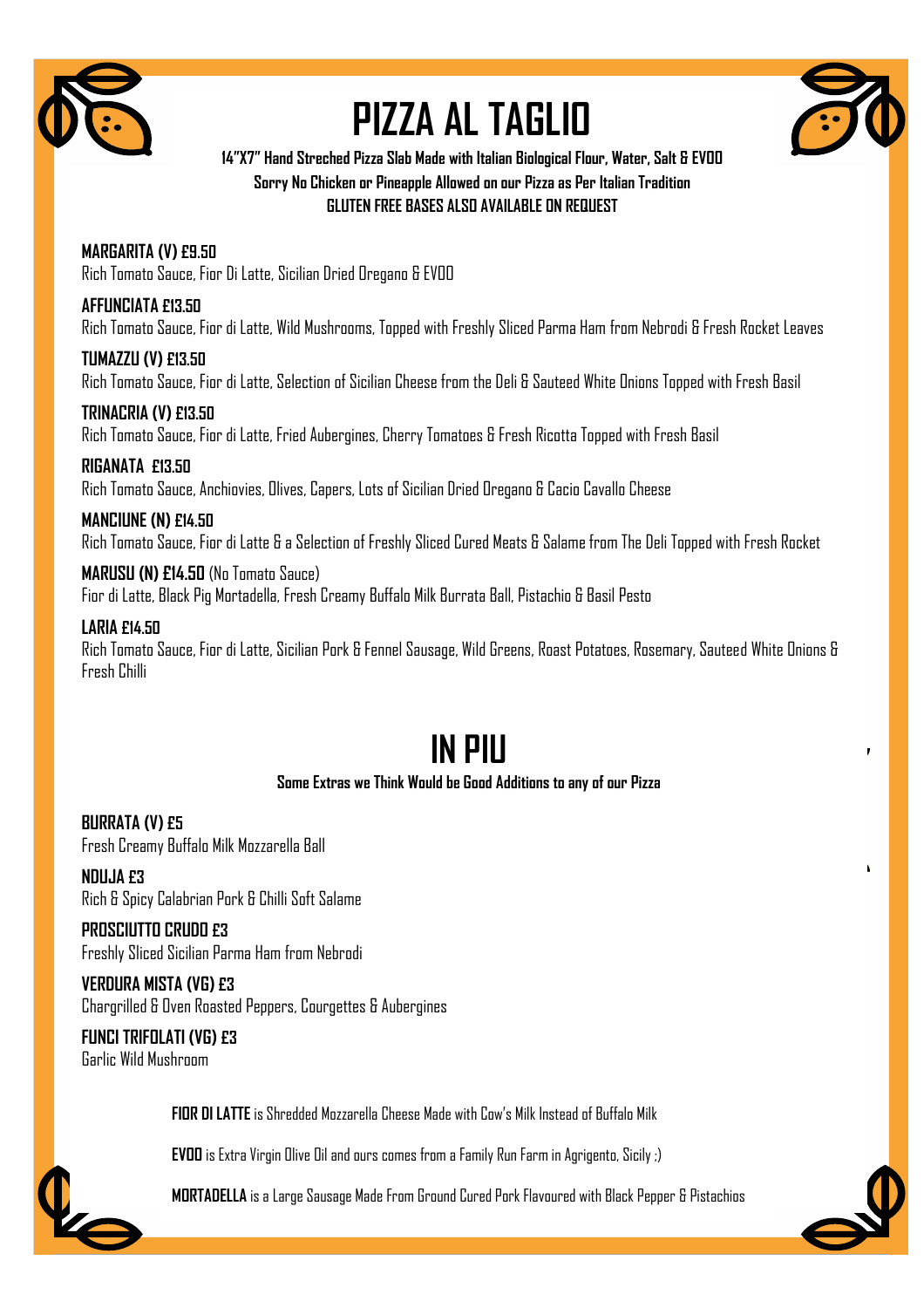

## **SECONDI DI CARNI**



**Locally Sourced Fresh Meat Dishes Includes a Side of Your Choice (See Sides) Our Sicilian Pork & Fennel Sausage is Made From 97% Italian Pork and is GF**

## **GRIGLIATA DI CARNE £25.50 (GF/DF)**

A Meat Feast of Chargrilled Lamb Chops, Chicken Breast Fillets, Veal Escalope & Sicilian Pork & Fennel Sausage

## **AGNEDDU A TRAPANISI £19.50 (N) (GF/DF)**

Chargrilled Lamb Chops Marinated in Sicilian Spices, Served with a Fresh Cherry Tomato, Garlic, Almond & Mint Pesto

### **SPITINI DI VITEDDU £21.50**

Skewered Handmade Breaded British Veal Rolls Filled with Sicilian Salami & Cacio Cavallo Cheese Served with a Sweet Tomato Sauce

## **COSTATA DI VITEDDU (DF/GF) £23.50 (Subject to Availability)**

10-12oz Chargrilled Veal Chop Dressed in Salmorigghiu Served Pink on The Bone with a Side of Your Choice

### **VITEDDU SALTIMBOCCA £21.50**

Parcels of Thin Veal Escalope's, Parma Ham & Fresh Sage Cooked in a Sweet Sicilian Marsala Wine Sauce A Muccio Family Traditional Dish Cooked by Nonna Adriana Honouring her Roman Roots

### **SASIZZA ALLA BRACE £18.50 (GF/DF)**

Chargrilled Sicilian Pork & Fennel Sausage Dressed in Salmorigghiu\*

### **SASIZZA AL POMODORO £18.50 (GF/DF)**

Sicilian Pork & Fennel Sausage Cooked in a Rich Tomato Sauce with Sweet Marsala Wine, Sauteed Onions & Peas

### **POLLO IMPANATO £18.50**

Simple Pan-Fried Butterflied Chicken Breast Lightly Coated in EVOO, Lemon, Herbs & Breadcrumbs

### **POLLO ALLA BRACE £18.50 (GF/DF)**

Chargrilled Free Range Chicken Breast Marinated in Sicilian EVOO, Lemon, Garlic & Fresh Herbs



**\*SALMORIGGHIU** Dressing of EVOO, Lemon, Garlic, Sicilian Oregano, Sea Salt & Pepper and is a Typical Sicilian Dressing suitable for Meat, Fish & Vegetables **EVOO** Extra Virgin Olive Oil and ours comes from a Family Run Farm in Agrigento, Sicily



ī